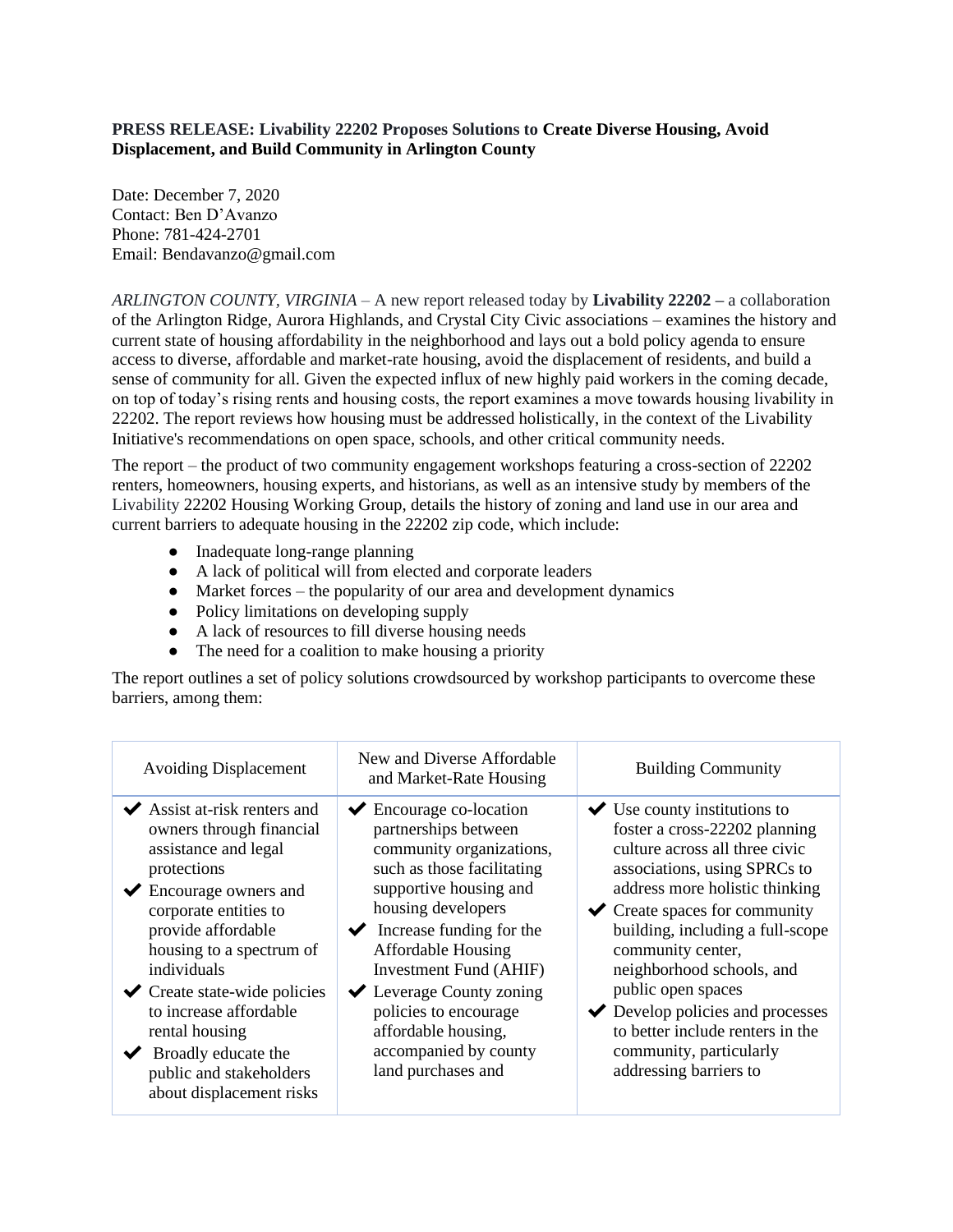| establishing community<br>land trusts<br>$\blacktriangleright$ Increase outreach to<br>community leaders, build<br>connections for affordable<br>housing.<br>$\blacktriangleright$ Encourage new production<br>along existing and potential<br>retail and transit corridors<br>$\blacktriangleright$ Use zoning tools to permit<br>more density, with design<br>elements aligning with<br>neighborhood character and<br>scale<br>$\blacktriangleright$ Identify areas within single-<br>family zoning blocks that<br>may be appropriate for<br>multifamily housing<br>$\blacktriangleright$ Develop more housing<br>options for seniors<br>$\blacktriangleright$ Identify fallow sites or<br>parking lots which could be<br>better used for housing<br>$\blacktriangleright$ Modify parking standards<br>that drive up the price of<br>housing | information sharing for high-<br>rise residents |
|------------------------------------------------------------------------------------------------------------------------------------------------------------------------------------------------------------------------------------------------------------------------------------------------------------------------------------------------------------------------------------------------------------------------------------------------------------------------------------------------------------------------------------------------------------------------------------------------------------------------------------------------------------------------------------------------------------------------------------------------------------------------------------------------------------------------------------------------|-------------------------------------------------|
|------------------------------------------------------------------------------------------------------------------------------------------------------------------------------------------------------------------------------------------------------------------------------------------------------------------------------------------------------------------------------------------------------------------------------------------------------------------------------------------------------------------------------------------------------------------------------------------------------------------------------------------------------------------------------------------------------------------------------------------------------------------------------------------------------------------------------------------------|-------------------------------------------------|

"We recognize the importance of ensuring access to housing in 22202 is available for all of our residents," said Susan English of the Arlington Ridge Civic Association and a co-chair of the 22202 Housing Working Group. "We believe that the adoption of our policy solutions, together with other livability objectives, will contribute to making our neighborhood an even better and more inclusive community to live and work in. We also hope to create opportunities for modeling some new approaches."

The report's proposals are intended to shape the County's ongoing housing policy activities, including the [Missing Middle Housing Study.](https://housing.arlingtonva.us/missingmiddle/) The report's policy objectives were not framed explicitly for the ongoing pandemic housing crisis but addressing today's high rents and housing costs would be a welcome acknowledgment of stark inequities.

"As the County embarks on a process to overhaul its policies and practices to fill the housing "missing middle," our report and its recommendations provide a comprehensive roadmap for change," said Tarsi Dunlop of the Crystal City Civic Association and co-chair of the 22202 Housing Working Group.

"The report issued today will also help shape the County's Pentagon City Phased Development Site Plan update and our findings on how planning intersects with communities facing discrimination will further Arlington's Dialogues on Race and Equity (DRE) efforts," according to Ben D'Avanzo of the Aurora Highlands Civic Association and 22202 Housing Working Group co-chair.

With the report's publication, Livability 22202 will launch an effort to secure adoption of the report's recommendations by the Arlington County Board and Virginia General Assembly in the new year.